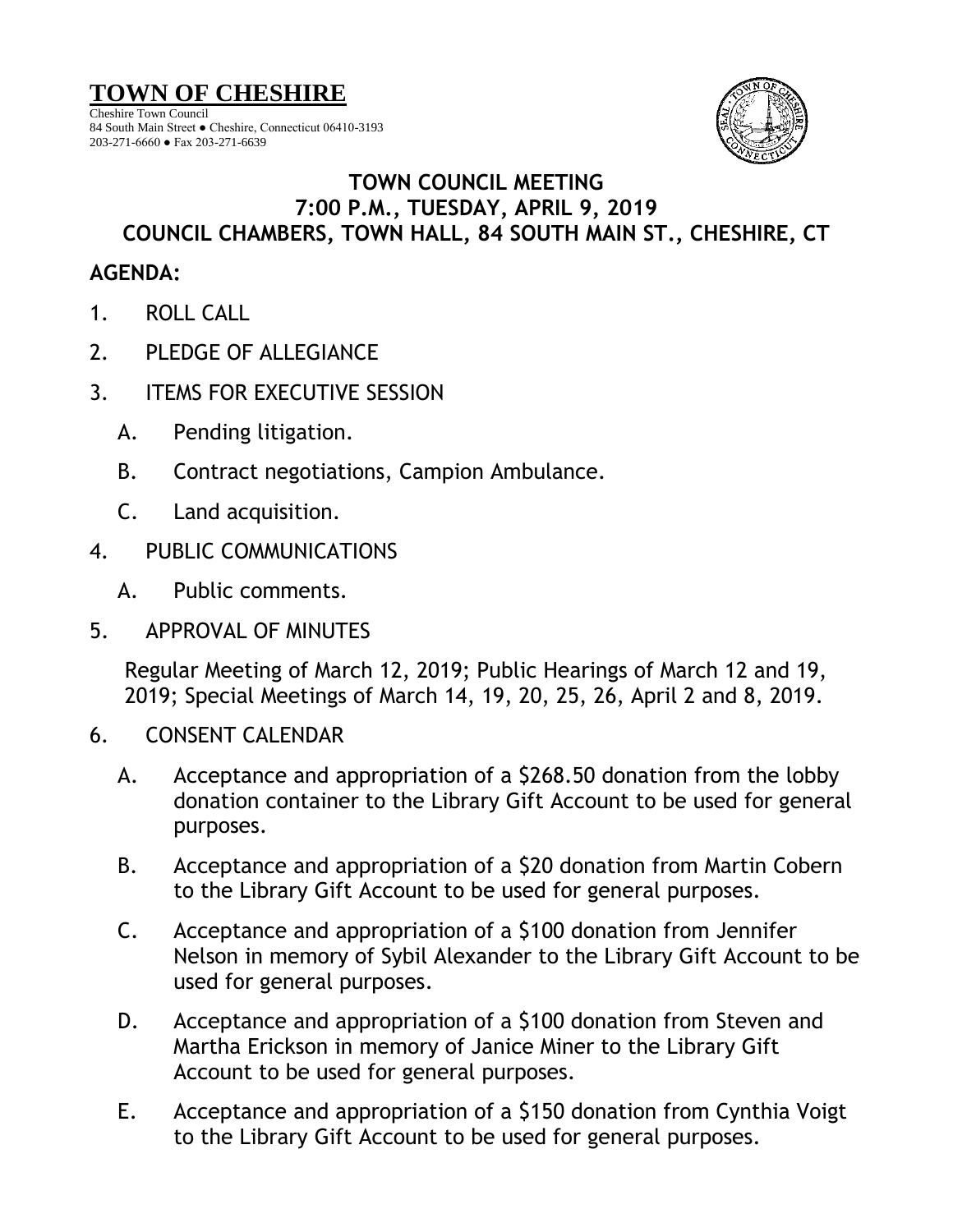- F. Acceptance and appropriation of a \$100 donation from Francis Rossi Jr. to the Library Gift Account to be used for general purposes.
- G. Acceptance and appropriation of a \$50 donation from Lee and Ann Karayusuf and Family in memory of Helen Knonke to the Library Gift Account to be used for the purchase of books.
- H. Acceptance and appropriation of a \$20 donation from Operation Fuel to the Cheshire Fuel Bank Account.
- I. Acceptance and appropriation of a combined donation of \$9.70 from CAF (Charities Aid Foundation of America) to the Parks and Recreation Gift Account to be used for the Dog Park.
- J. Acceptance and appropriation of \$6,458.20 donation from Collette Travel to the Human Services Gift Account to be used for the Senior Center.
- K. Acceptance and appropriation of \$575 donation from the Cheshire Rotary Club to the Library Gift Account for the purchase of children's books.
- L. Acceptance and appropriation of a \$30 donation from Severino and Nicoletta Fasulo to the Jitney Bus Fund.
- 7. ITEMS REMOVED FROM CONSENT CALENDAR
- 8. OLD BUSINESS
- 9. NEW BUSINESS
	- A. Discussion re: partnering with Regional Water Authority for design and construction documents for possible North End water main extension.
	- B. Authorization to exercise extension option of lease for Sandbank Road from the State of Connecticut for the school bus depot for five years at \$1 per year.
	- C. Approval of lease of Lock 12 residence.
	- D. Discussion re: FY 19-20 operating budget.
- 10. TOWN MANAGER REPORT AND COMMUNICATIONS
	- A. Monthly Status Report.
	- B. Department Status Reports: Police, Fire, Fire Marshal.